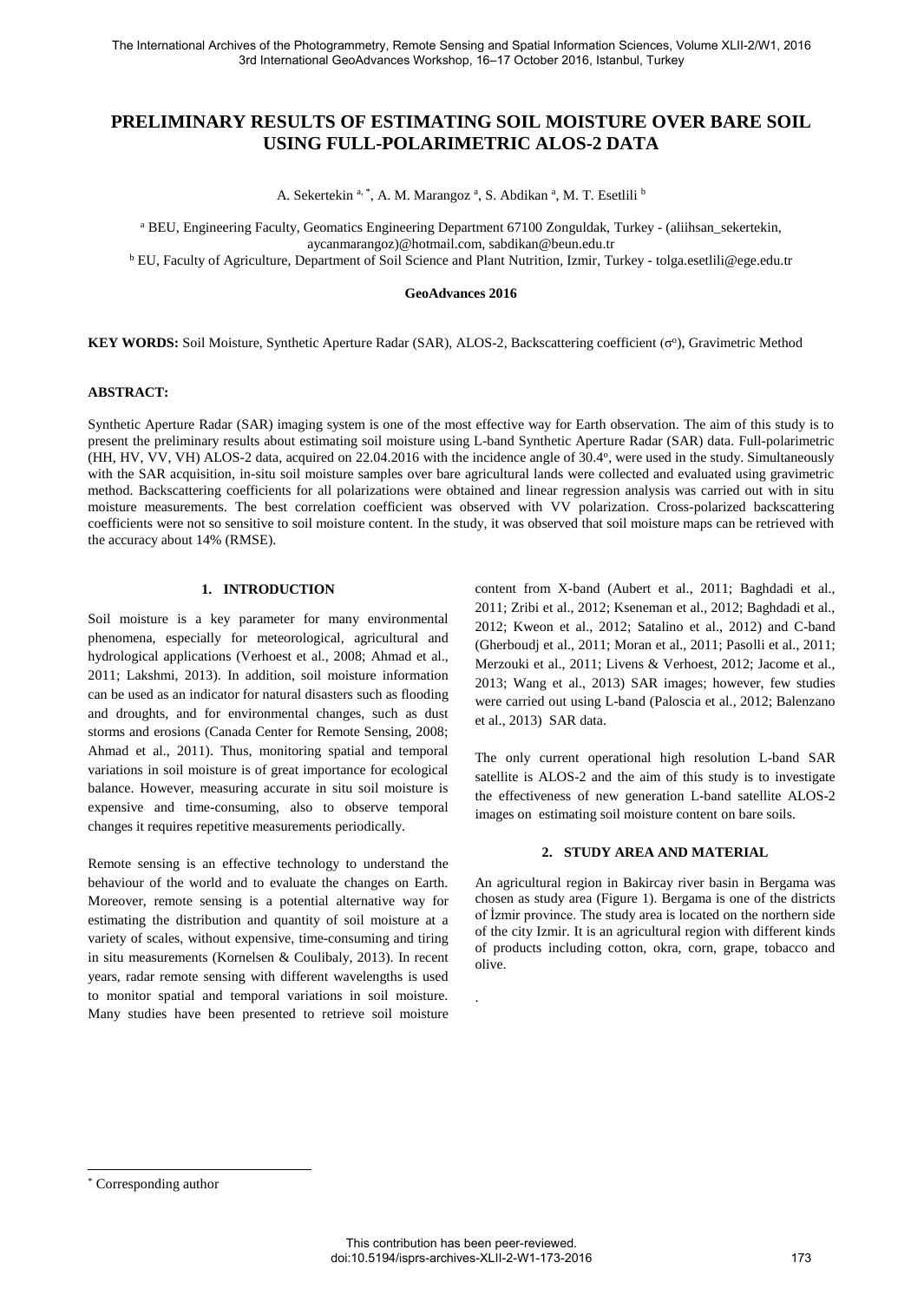

Figure 1. Boundary (yellow frame) of the study area from Google Earth images

In this research, full-polarimetric (HH, HV, VV, VH) ALOS-2 images, acquired on 22.04.2016 with the incidence angle of 30.4°, were utilized to obtain backscattering coefficient. ALOS-2 satellite specifications are presented in Table 1. The images used in this study are acquired as strip map high sensitive mode with 5.1m range and 4.3m azimuth resolution.

| <b>SENSOR</b>                     |                | <b>SAR</b>                     |
|-----------------------------------|----------------|--------------------------------|
| <b>PALSAR-S (Frequency)</b>       |                | L-band (1.2 GHz band)          |
| <b>OBSERVATION</b><br><b>MODE</b> | Spotlight      | Resolution: 1x3m Swath:25 km   |
|                                   | <b>Strip</b>   | Resolution: 3-10m Swath: 50-70 |
|                                   | Map            | km                             |
|                                   | <b>ScanSAR</b> | Resolution: 60-100m            |
|                                   |                | Swath:350 km                   |
| <b>DESIGN LIFE</b>                |                | 5 years (target: 7 years)      |
| <b>SATELLITE MASS</b>             |                | Approx. 2100 kg                |
| <b>MISSION DATA</b>               |                | Direct transmission, via data  |
| <b>TRANSMISSION</b>               |                | relay satellite                |
| <b>LAUNCH DATE</b>                |                | 24 May 2014                    |
| <b>LAUNCH VEHICLE</b>             |                | H-IIA launch vehicle No.24     |

Table 1. ALOS-2 Satellite specifications

## **3. METHODOLOGY**

Simultaneously with ALOS-2 acquisition, in situ soil moisture measurements have been carried out over 41 bare agricultural fields. Only one sample was collected from each field. It represents whole field because the fields are not irrigated. After collecting samples, soil moisture content was determined for each field using gravimetric method.

The workflow diagram of the study is presented in Figure 2. Firstly, raw ALOS-2 data were geometrically corrected and then radiometric calibration (sigmanought conversion) for all polarizations was implemented. After the radiometric calibration, the images were subsetted so as to include the study area. For each agricultural site, mean linear backscattering coefficients were extracted by means of spatial analysis and each linear backscattering coefficient was converted to decibel

(dB). Finally, Backscattering coefficients in dB and gravimetric soil moisture content for each site were utilized in linear regression analyses.



Figure 2. Workflow diagram of the study

## **4. RESULTS**

The results of the linear regression analyses are presented in Figure 3. As it is clear from the Figure 3, backscattering coefficients in VV and HH polarization presents best results for our study sites. Cross-polarized backscattering coefficients are not so sensitive to soil moisture content as well as co-polarized backscattering coefficients. In addition, accuracy assessment in VV polarization was obtained 14% RMSE.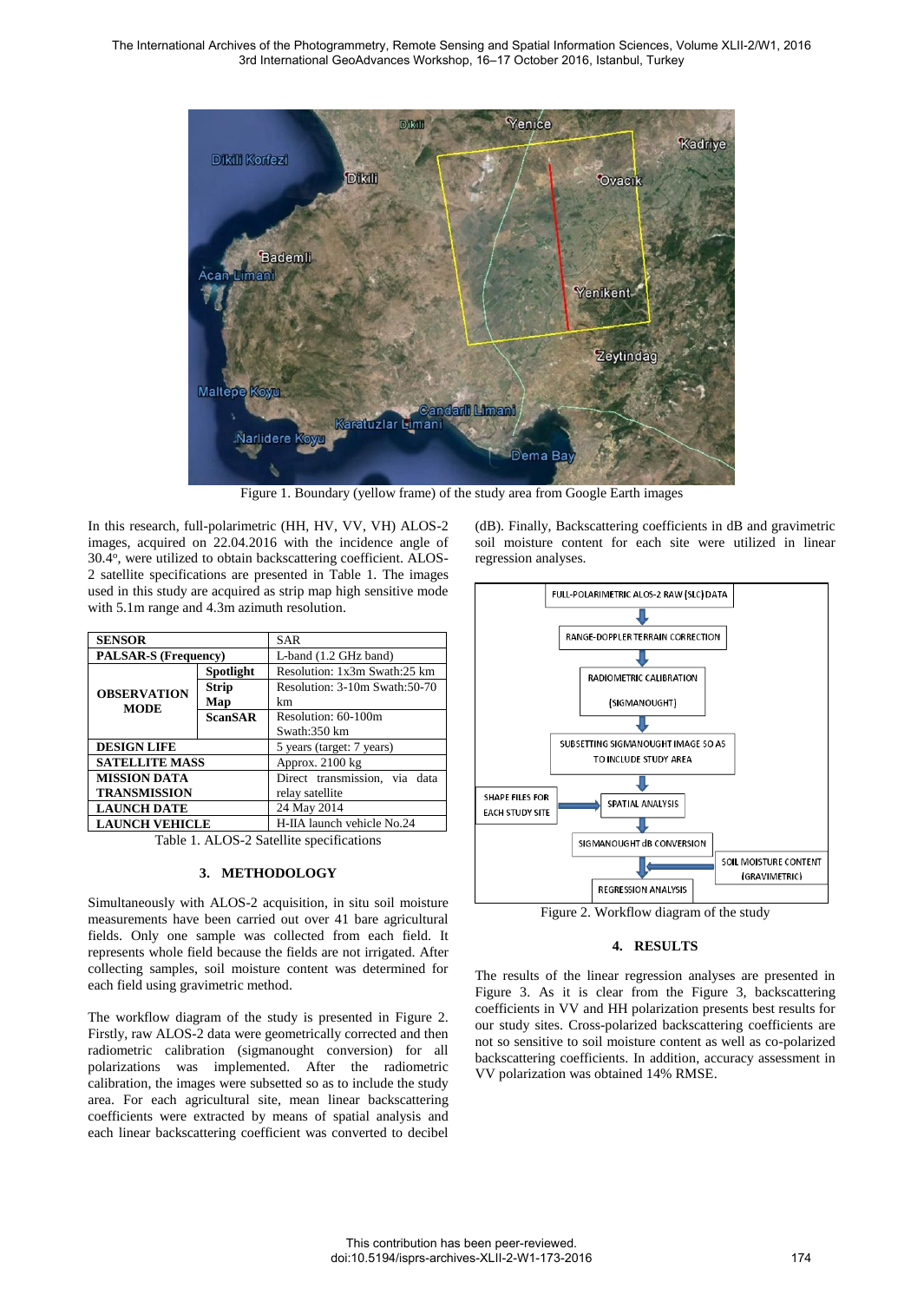

Figure 3. The results of the linear regression analyses

### **5. CONCLUSION**

In this study, the potential of ALOS-2 data for estimating soil moisture content over bare agricultural fields was examined. For this purpose, Full-polarimetric data acquired on 22 April 2016 with the incidence angle 30.4° were utilized and simultaneously with the SAR acquisition in situ soil moisture measurements were carried out using gravimetric method. Linear regression analysis was performed between backscattering coefficients of SAR images and ground soil moisture measurements. Obtained results showed that copolarized backscattering coefficient is more sensitive to soil moisture content than the cross-polarized backscattering coefficient over bare soils for our case study. It is clear from this research that L-band SAR images have potential for soil moisture mapping on a large scale. As a future work, another surface parameter surface roughness will be included to the study and it will be investigated how it has influence on estimating soil moisture with SAR data.

### **ACKNOWLEDGEMENTS**

Full-polarimetric ALOS-2 satellite images have been provided by Bulent Ecevit University scientific research project: 2015- 47912266-04.

### **REFERENCES**

Ahmad, A., Zhang, Y., & Nichols, S., 2011. Review and evaluation of remote sensing methods for soil-moisture estimation. *SPIE Reviews*, 2, 028001.

Aubert, M., Baghdadi, N., Zribi, M., Douaoui, A., Loumagne, C., Baup, F., El Hajj, M., Garrigues, S., 2011. Analysis of TerraSAR-X data sensitivity to bare soil moisture, roughness, composition and soil crust. *Remote Sensing of Environment*, 115(8), pp. 1801-1810.

Baghdadi, N., Camus, P., Beaugendre, N., Issa, O.M., Zribi, M., Desprats, J.F., Rajot, J.L., Abdallah, C., Sannier, C., 2011. Estimating Surface Soil Moisture from TerraSAR-X Data over

Two Small Catchments in the Sahelian Part of Western Niger. *Remote Sens*., 3, pp. 1266-1283.

Baghdadi, N., Aubert, M., Zribi, M., 2012. Use of TerraSAR-X Data to Retrieve Soil Moisture Over Bare Soil Agricultural Fields. *IEEE GEOSCIENCE AND REMOTE SENSING LETTERS*, 9(3).

Balenzano, A., Satalino, G., Lovergine, F., Rinaldi, M., Iacobellis, V., Mastronardi, N., Mattia, F., 2013. On the use of temporal series of L- and X-band SAR data for soil moisture retrieval. Capitanata plain case study. *European Journal of Remote Sensing*, 46, pp. 721-737.

Canada Center for Remote Sensing, 2008. "Fundamentals of remote sensing applications", [http://www.ccrs.nrcan.gc.ca/resource/tutor/fundam/chapter5/14](http://www.ccrs.nrcan.gc.ca/resource/tutor/fundam/chapter5/14_e.php) [\\_e.php](http://www.ccrs.nrcan.gc.ca/resource/tutor/fundam/chapter5/14_e.php) (May 2016).

Gherboudj, I., Magagi, R., Berg, A.A., Toth, B., 2011. Soil moisture retrieval over agricultural fields from multi-polarized and multi-angular RADARSAT-2 SAR data. *Remote Sensing of Environment*, 115(1), pp. 33-43.

Jacome, A., Bernier, M., Chokmani, K., Gauthier, Y., Poulin, J., De Sève, D., 2013. Monitoring Volumetric Surface Soil Moisture Content at the La Grande Basin Boreal Wetland by Radar Multi Polarization Data. *Remote Sens*., 5, pp. 4919-4941.

Kornelsen, K. C., Coulibaly, P., 2013. Advances in soil moisture retrieval from synthetic aperture radar and hydrological applications. *Journal of Hydrology*, 476, pp. 460- 489,

Kseneman, M., Gleich, D., Potočnik, B., 2012. Soil-moisture estimation from TerraSAR-X data using neural networks. *Machine Vision and Applications,* 23, pp. 937–952.

Kweon, S., Hwang, J., Oh, Y., 2012. COSMO SKYMED AO PROJECTS -SOIL MOISTURE DETECTION FOR VEGETATION FIELDS BASED ON A MODIFIED WATER-